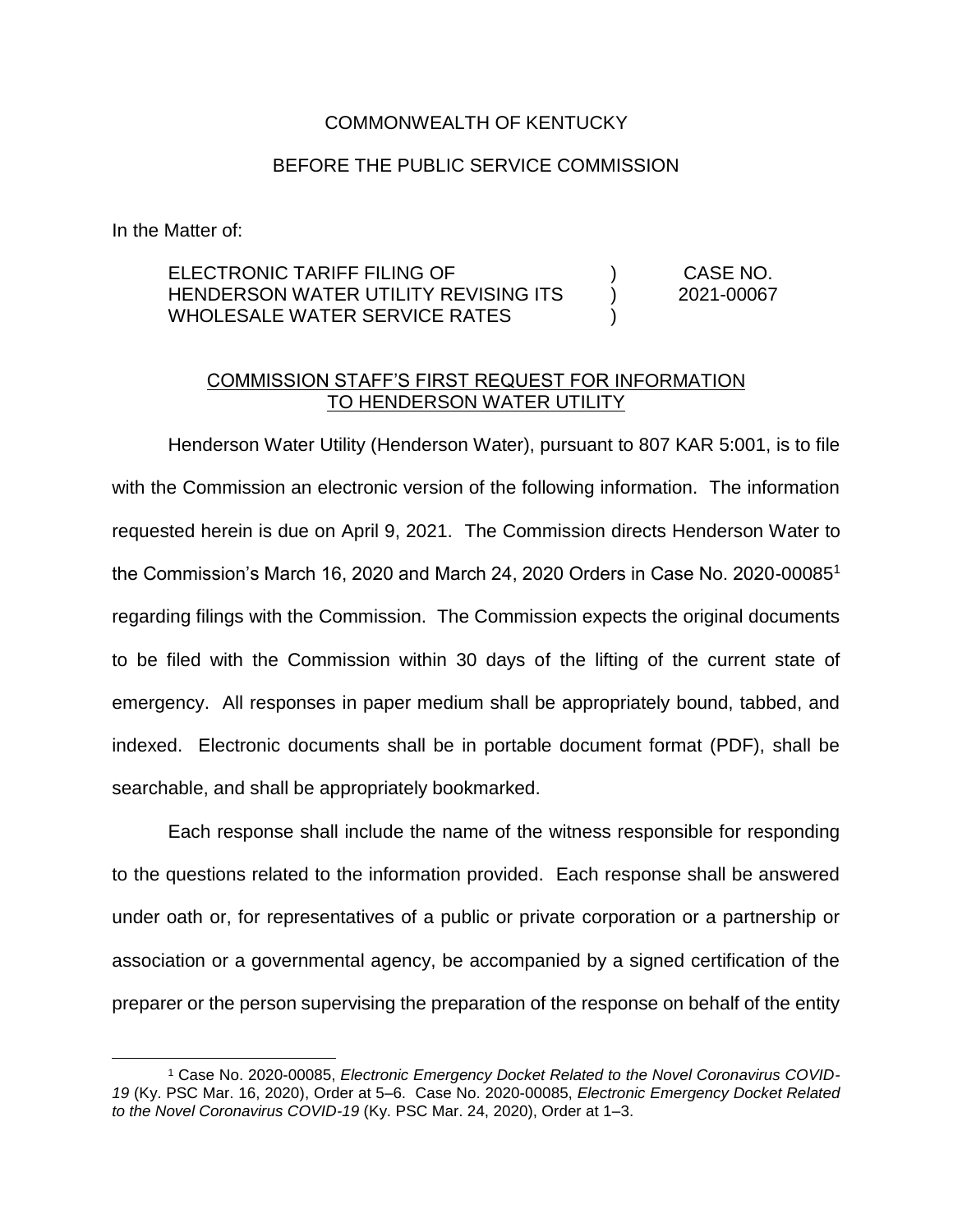that the response is true and accurate to the best of that person's knowledge, information, and belief formed after a reasonable inquiry.

Henderson Water shall make timely amendment to any prior response if Henderson Water obtains information that indicates the response was incorrect when made or, though correct when made, is now incorrect in any material respect. For any request to which Henderson Water fails or refuses to furnish all or part of the requested information, Henderson Water shall provide a written explanation of the specific grounds for its failure to completely and precisely respond.

Careful attention shall be given to copied material to ensure that it is legible. When the requested information has been previously provided in this proceeding in the requested format, reference may be made to the specific location of that information in responding to this request. When applicable, the requested information shall be separately provided for total company operations and jurisdictional operations. When filing a paper containing personal information, Henderson Water shall, in accordance with 807 KAR 5:001, Section 4(10), encrypt or redact the paper so that personal information cannot be read.

1. Refer to Henderson Water's responses to the Commission's February 23, 2021 Order, Appendix B, Item 1. Provide the written direct testimony of each witness identified by Henderson Water in its response.

2. Refer to Henderson Water's responses to the Commission's February 23, 2021 Order, Appendix B, Item 2, the Independent Auditor's Report for Fiscal Year ending June 30, 2020, Schedule of Revenues, Expenses, and Changes in Net Position by Division and Item 15, Depreciation Schedule. Provide separate depreciation schedules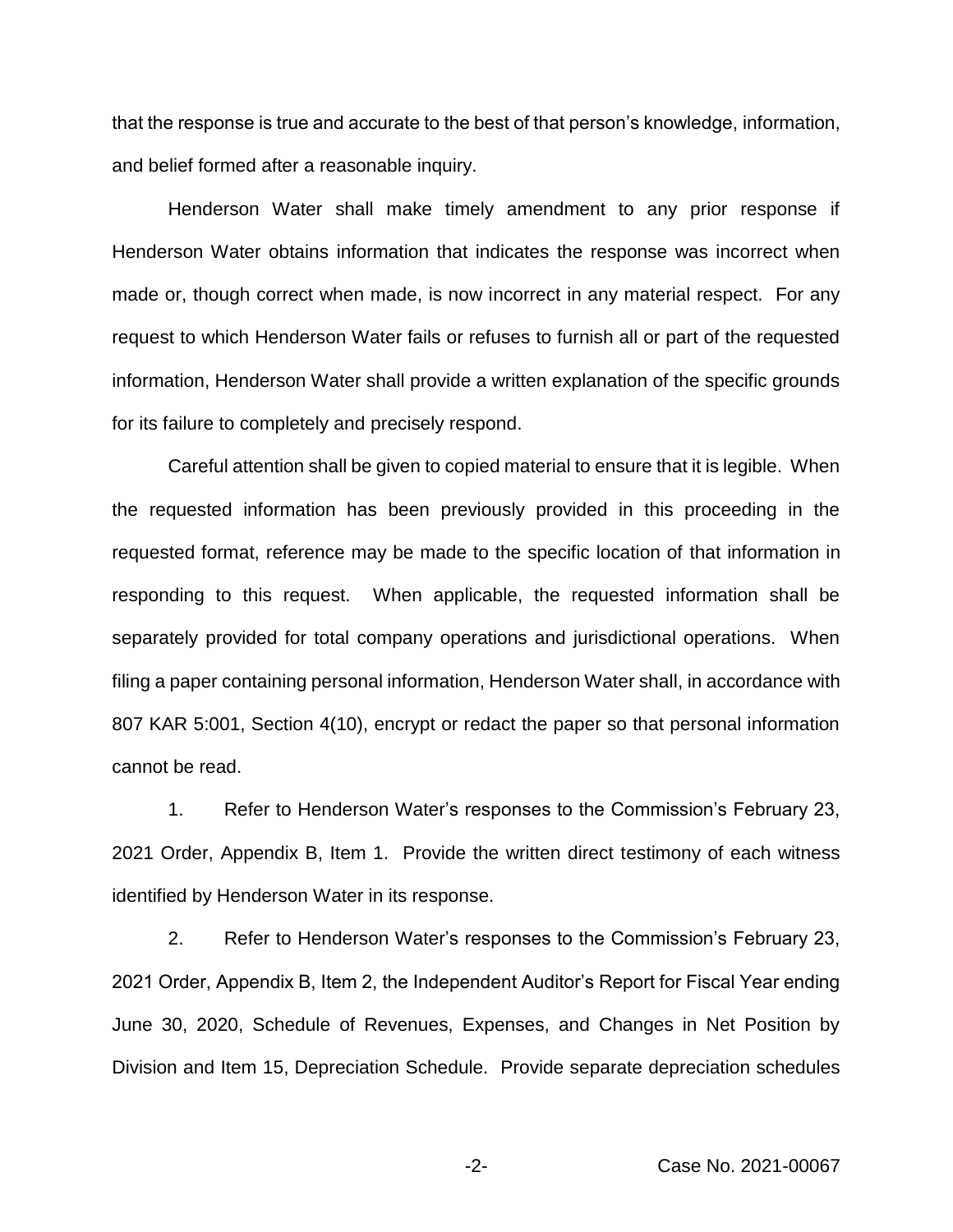to support the assets and depreciation reported in column 1 (North Water) and in column 4 (South Water). The depreciation schedules should be in Excel spreadsheet format with all formulas, rows, and columns unprotected and fully accessible.

3. Refer to Henderson Water's responses to the Commission's February 23, 2021 Order, Appendix B, Item 11, Excel Spreadsheet: \_ 11 Historical Benefit Costs; Tab 2020.

a. Provide a schedule containing the monthly health insurance premium paid by Henderson Water for each employee listed on the schedule. The employee health insurance premium schedule should be in Excel spreadsheet format with all formulas, rows, and columns unprotected and fully accessible.

b. Provide a schedule containing the monthly health insurance premium contribution made by each Henderson Water employee listed on the schedule. The employee health insurance contribution schedule should be in Excel spreadsheet format with all formulas, rows, and columns unprotected and fully accessible.

c. Provide a detailed explanation as to why some employees listed on the schedule did not make any contributions towards their health insurance premium.

4. Refer to Henderson Water's responses to the Commission's February 23, 2021 Order, Appendix B, Item 15, Depreciation Schedule, and to the National Association of Regulatory Commissioners (NARUC) Depreciation Practices for Small Water Utilities, August 15, 1979, Figure 1, Typical Service Lives, Salvage Rates, and Depreciation Rates, Small Water Utilities (NARUC Survey). A copy is hereby attached as an Appendix.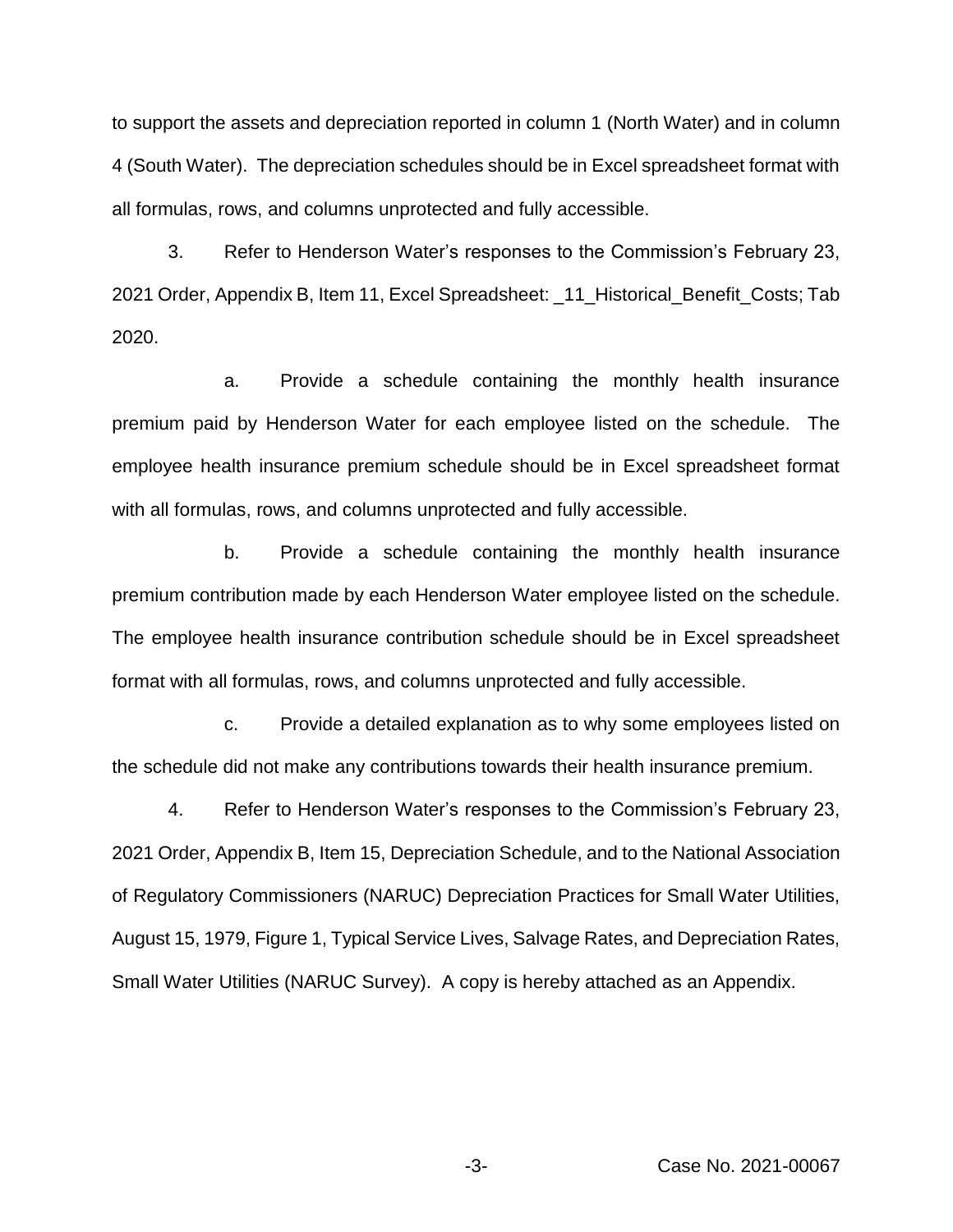a. Provide a schedule, in Excel spreadsheet format with all formulas, rows, and columns unprotected and fully accessible, that compares the depreciation lives in Henderson Water's schedule to the average service life ranges in the NARUC Survey.

b. Using the midpoint depreciation life of the average service life ranges in the NARUC Survey, recalculate Henderson Water's pro forma depreciation expense. Provide the recalculation of pro forma depreciation expense in Excel spreadsheet format with formulas, rows, and columns unprotected and fully accessible.

5. Refer to Henderson Water's responses to the Commission's February 23, 2021 Order, Appendix B, Item 15, Depreciation Schedule. Provide any analysis or study prepared by Henderson or its auditors showing that Henderson Water's Capitalization Policy and depreciation lives are reasonable.

6. Refer to Henderson Water's responses to the Commission's February 23, 2021 Order, Appendix B, Item 33.a., Excel Spreadsheet: \_33a\_Beech\_Grove\_South\_Water\_Contract\_FY\_2020; Tabs: 2020 and 2019. Between fiscal years 2019 and 2020 the reported operating expenses for the South Water system increased from \$2,005,557 to \$2,493,588, an increase of \$488,031 or 24.3 percent. Provide a detailed explanation for the 24.3 percent increase in the operating expenses for the South Water system.

7. Refer to Henderson's responses to the Commission's February 23, 2021 Order, Appendix B, Item 33.a., Excel Spreadsheet: \_33a\_Beech\_Grove\_South\_water\_contract\_FY2020.

a. Provide a detailed explanation of how the amount of 861,372,839, labeled as billable volumes in gallons, was determined. Include in the explanation the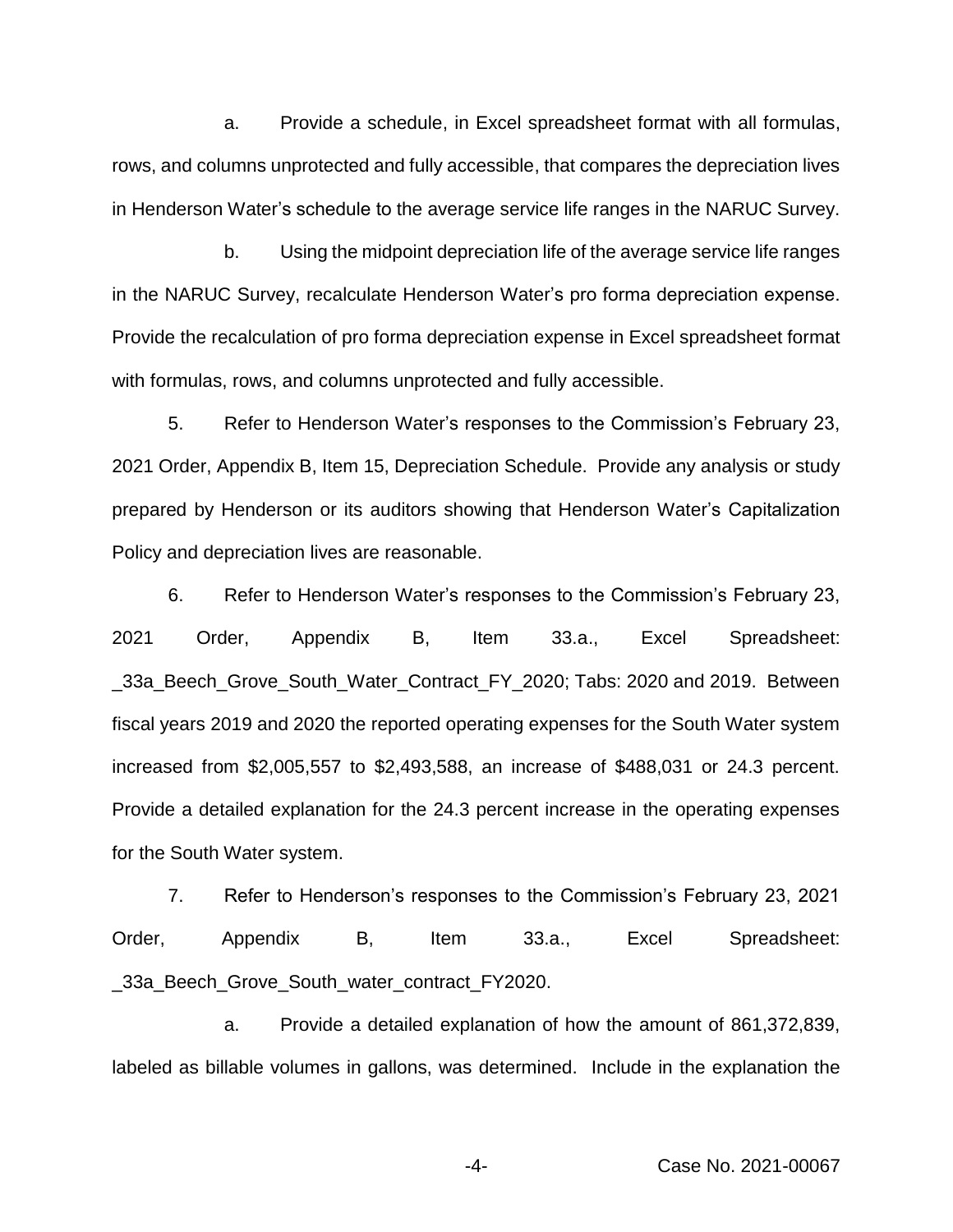adjustments to total gallons billed, that were made and a description of why the adjustments were made.

b. Provide an explanation of why this volume is appropriate to use when calculating a rate for Beech Grove District.

8. Refer to Henderson Water's responses to the Commission's February 23, 2021 Order, Appendix B, Item 34.a., Excel Spreadsheet: \_34a\_HCWD\_North\_Water\_Contract\_FY2020.

a. Provide a detailed explanation of how the amount of 2,234,826,585, labeled as volumes in gallons, was determined. Include in the explanation why no adjustments to total gallons distributed were made compared to the other wholesale rate calculations.

b. Provide an explanation of why this volume is appropriate to use when calculating a rate for Henderson District North.

9. Refer to Henderson Water's responses to the Commission's February 23, 2021 Order, Appendix B, Item 34.a., Excel Spreadsheet: \_34a\_HCWD\_South\_Water\_Contract\_FY2020.

a. Provide a detailed explanation of how the amount of 950,741,456, labeled as volumes in gallons, was determined. Include in the explanation the adjustments to total gallons distributed that were made and a description of why the adjustments were made.

b. Provide an explanation of why this volume is appropriate to use when calculating a rate for Henderson District South.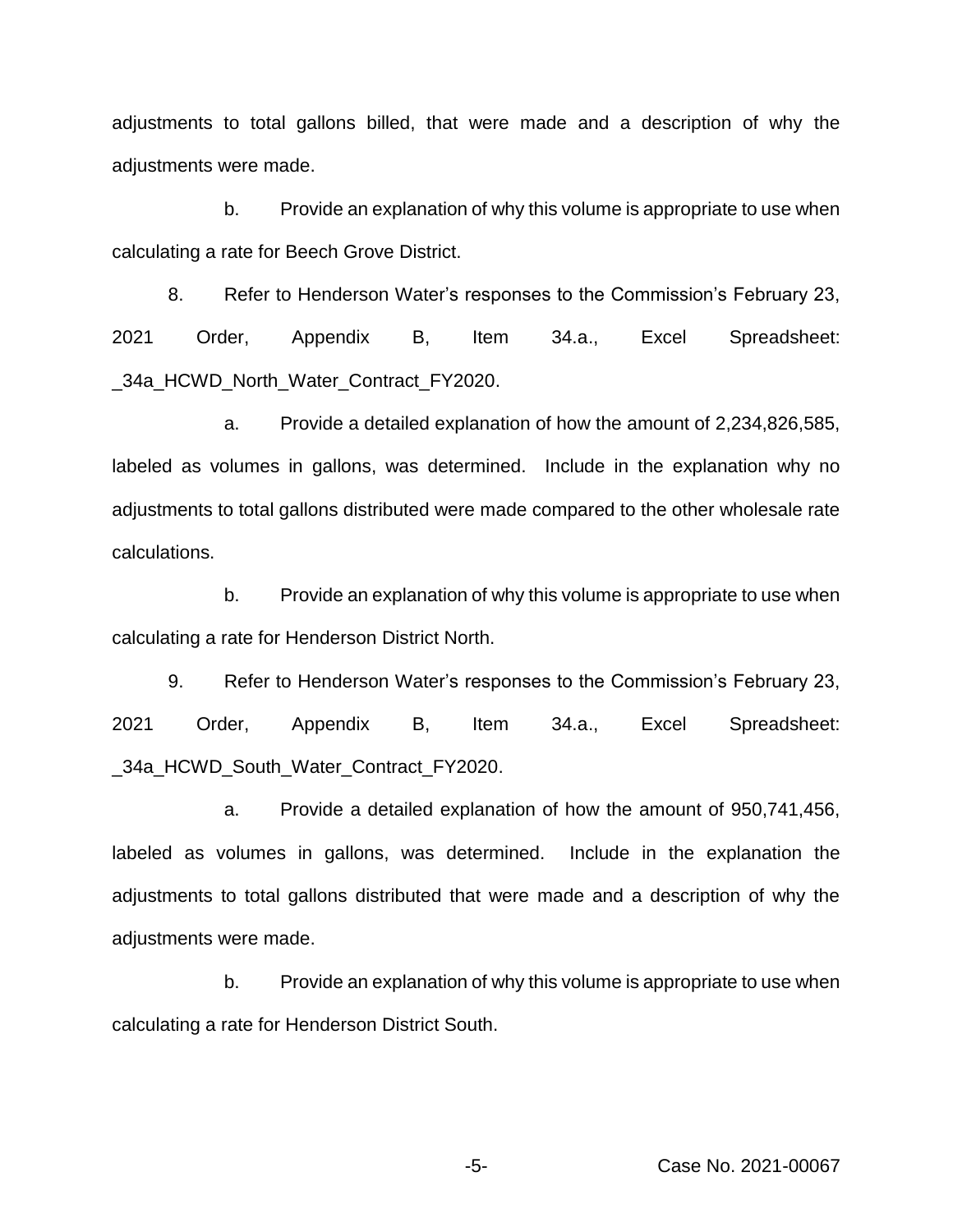10. Refer to Henderson Water's responses to the Commission's February 23, 2021 Order, Appendix B, Item 33.a., Excel Spreadsheet: \_33a\_Beech\_Grove\_South\_Water\_Contract\_FY\_2020; Tabs: 2020 and 2019. Between fiscal years 2019 and 2020 the reported operating expenses for the South Water system increased from \$2,005,557 to \$2,493,588, an increase of \$488,031, or 24.3 percent. Provide a detailed explanation for the 24.3 percent increase.

11. Refer to Henderson Water's responses to the Commission's February 23, 2021 Order, Appendix B, Item 34.a., Excel Spreadsheet: \_34a\_HCWD\_North\_Water\_Contract\_FY\_2020; Tabs: 2020 and 2019. Between fiscal years 2019 and 2020 the reported operating expenses for the North Water system increased from \$5,479,289 to \$6,075,926, an increase of \$596,637, or 10.9 percent. Provide a detailed explanation for the 10.9 percent increase.

12. Refer to Henderson Water's responses to the Commission's February 23, 2021 Order, Appendix B, Item 35. Confirm that the 15 percent markup in the Beech Grove Agreement and the 25 percent markup in the Henderson District Contract are the product of contractually negotiated terms and they were not designed to recover any specific operating costs.

13. Refer to Henderson Water's responses to the Commission's February 23, 2021 Order, Appendix B, Item 33.a., Beech Grove Calculation of South Water Cost per Contract and Item 34.a., Henderson County Water District Calculation of North Water Cost per Contract. Provide a detailed explanation as to why the rate calculations for the Henderson District includes reductions for the City Overhead Allocations but the rate calculation for Beech Grove Water does not include an overhead cost reduction.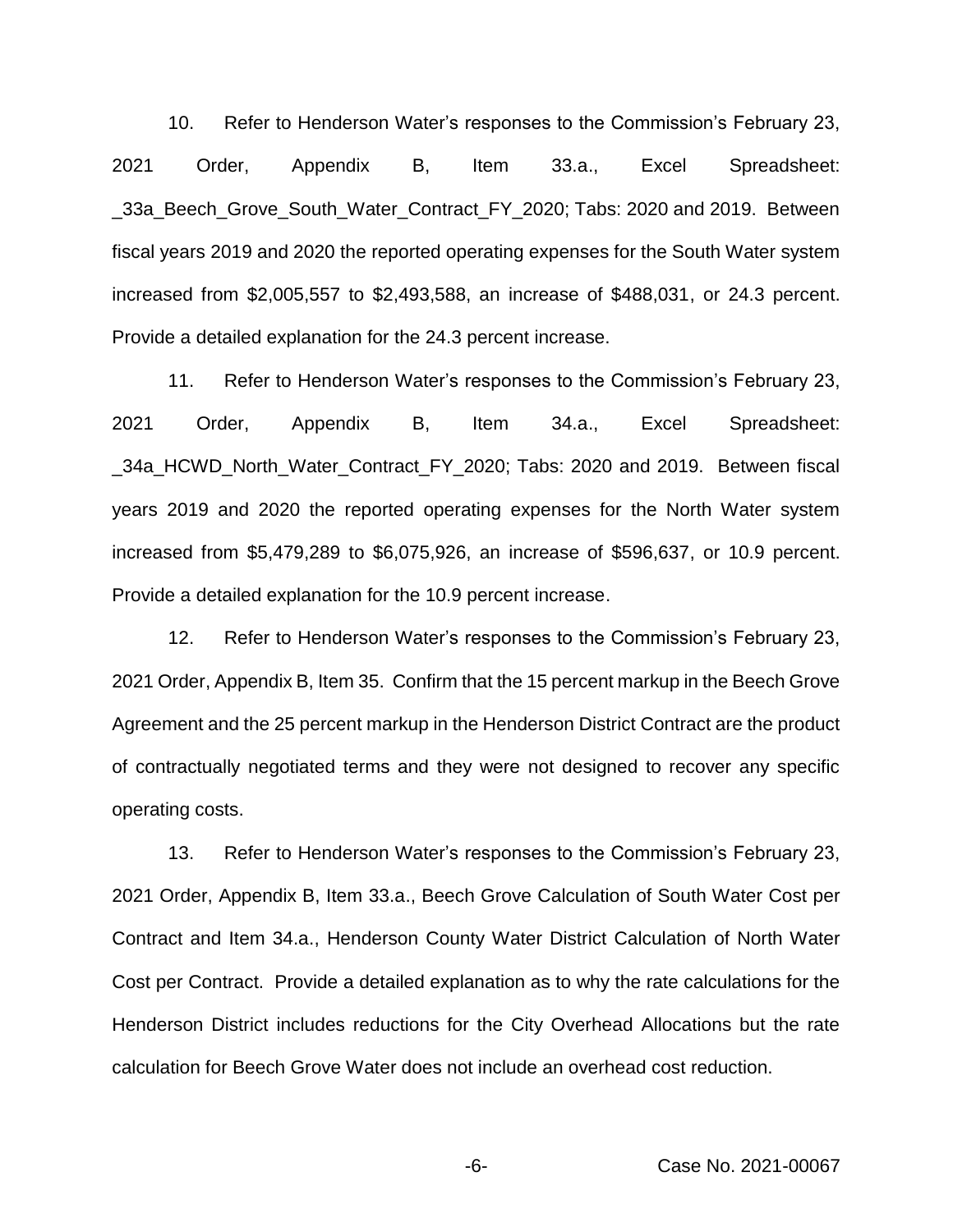\_\_\_\_\_\_\_\_\_\_\_\_\_\_\_\_\_\_\_\_\_\_\_\_

Linda C. Bridwell, PE Executive Director Public Service Commission P.O. Box 615 Frankfort, KY 40602

DATED \_\_\_\_\_\_\_\_\_\_\_\_\_\_\_\_\_\_\_\_\_ MAR 25 2021

cc: Parties of Record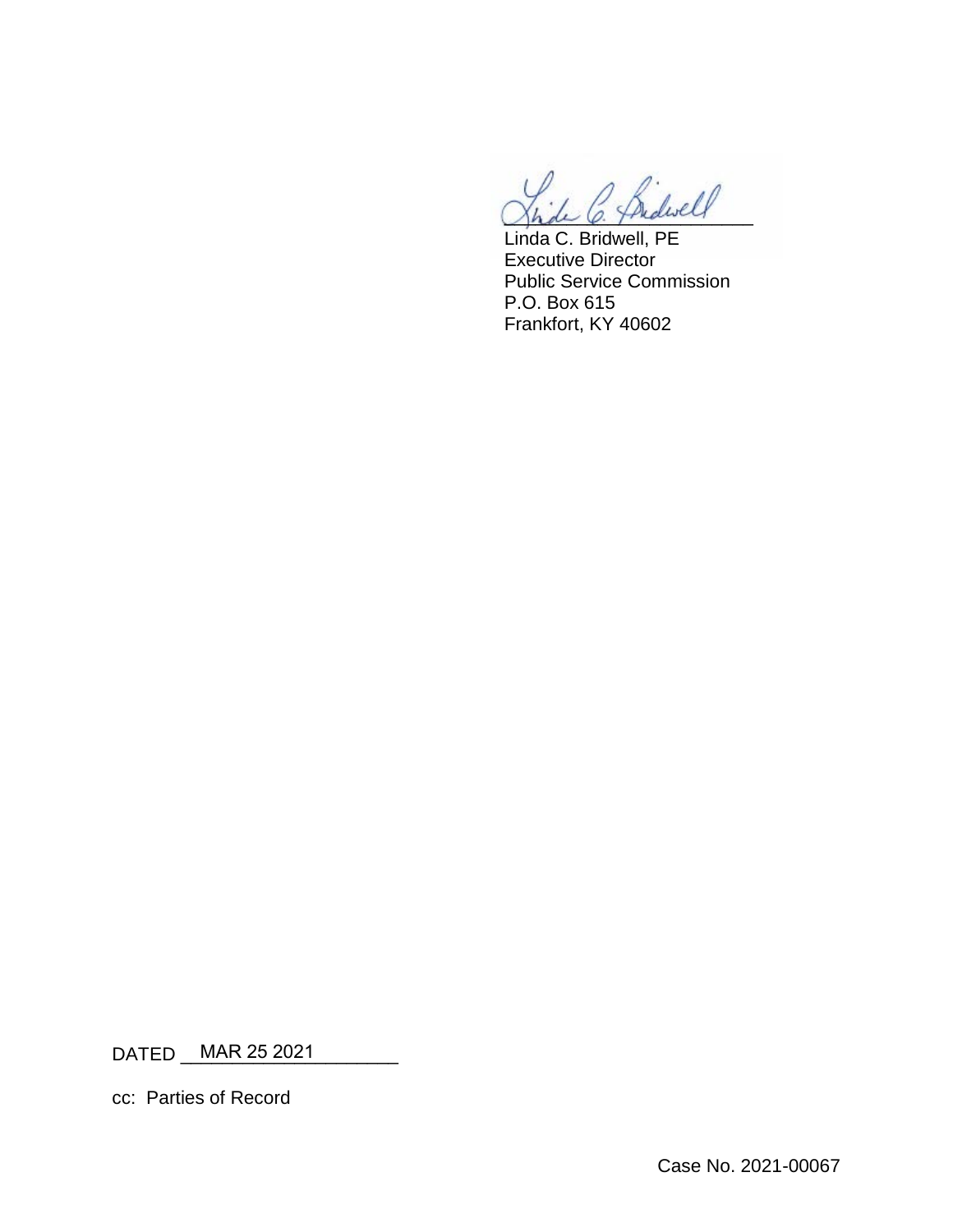# ATTACHMENT

# ATTACHMENT TO A REQUEST FOR INFORMATION OF THE KENTUCKY PUBLIC SERVICE COMMISSION IN CASE NO. 2021-00067 MAR 25 2021

## NARUC Depreciation Practices for Small Water Utilities, Depreciation Service Lives

| <b>NARUC</b> |                                     |                        |      | Mid-Point |
|--------------|-------------------------------------|------------------------|------|-----------|
| Account      |                                     | <b>Average Service</b> |      | Service   |
| Number       | <b>Class of Plant</b>               | Life Range             |      | Life      |
|              |                                     |                        |      |           |
|              | Source of Supply & Pumping Plant    |                        |      |           |
| 311.0        | Structures and Improvements         | 35.0                   | 40.0 | 37.5      |
| 312.0        | Collecting & Impounding Res.        | 50.0                   | 75.0 | 62.5      |
| 313.0        | Lake, River and Other Intakes       | 35.0                   | 45.0 | 40.0      |
| 314.0        | <b>Wells and Springs</b>            | 25.0                   | 35.0 | 30.0      |
| 315.0        | <b>Galleries and Tunnels</b>        | 25.0                   | 50.0 | 37.5      |
| 316.0        | <b>Supply Mains</b>                 | 50.0                   | 75.0 | 62.5      |
| 317.0        | Other Source of Water Supply Plant  | 30.0                   | 40.0 | 35.0      |
|              | <b>Pumping Plant</b>                |                        |      |           |
| 321.0        | Structures and Improvements         | 35.0                   | 40.0 | 37.5      |
| 324.7        | <b>Pumping Equipment</b>            | 20.0                   | 20.0 | 20.0      |
| 328.0        | <b>Other Pumping Plant</b>          | 25.0                   | 25.0 | 25.0      |
|              |                                     |                        |      |           |
|              | <b>Water Treatment Plant</b>        |                        |      |           |
|              | Structures and Improvements         | 35.0                   | 40.0 | 37.5      |
|              | <b>Water Treatment Equipment</b>    | 20.0                   | 35.0 | 27.5      |
|              | Transmission & Dist. Plant          |                        |      |           |
| 341.0        | Structures and Improvements         | 35.0                   | 40.0 | 37.5      |
| 342.0        | <b>Reservoirs &amp; Tanks</b>       | 30.0                   | 60.0 | 45.0      |
| 343.0        | Transmission & Distribution Mains   | 50.0                   | 75.0 | 62.5      |
| 344.0        | <b>Fire Mains</b>                   | 50.0                   | 75.0 | 62.5      |
| 345.0        | Services                            | 30.0                   | 50.0 | 40.0      |
| 346.0        | <b>Meters</b>                       | 35.0                   | 45.0 | 40.0      |
| 347.0        | <b>Meter Installations</b>          | 40.0                   | 50.0 | 45.0      |
| 348.0        | Hydrants                            | 40.0                   | 60.0 | 50.0      |
|              |                                     |                        |      |           |
|              | <b>General Plant</b>                |                        |      |           |
| 390.0        | Structures and Improvements-General | 35.0                   | 40.0 | 37.5      |
| 391.0        | Office Furniture & Equipment        | 20.0                   | 25.0 | 22.5      |
| 392.0        | <b>Transportation Equipment</b>     | 7.0                    | 7.0  | 7.0       |
| 393.0        | <b>Stores Equipment</b>             | 20.0                   | 20.0 | 20.0      |
| 394.0        | Tools, Shop and Garage Equip.       | 15.0                   | 20.0 | 17.5      |
| 395.0        | <b>Laboratory Equipment</b>         | 15.0                   | 20.0 | 17.5      |
| 396.0        | Power Equipment                     | 10.0                   | 15.0 | 12.5      |
| 397.0        | <b>Communication Equipment</b>      | 10.0                   | 10.0 | 10.0      |
|              |                                     |                        |      |           |